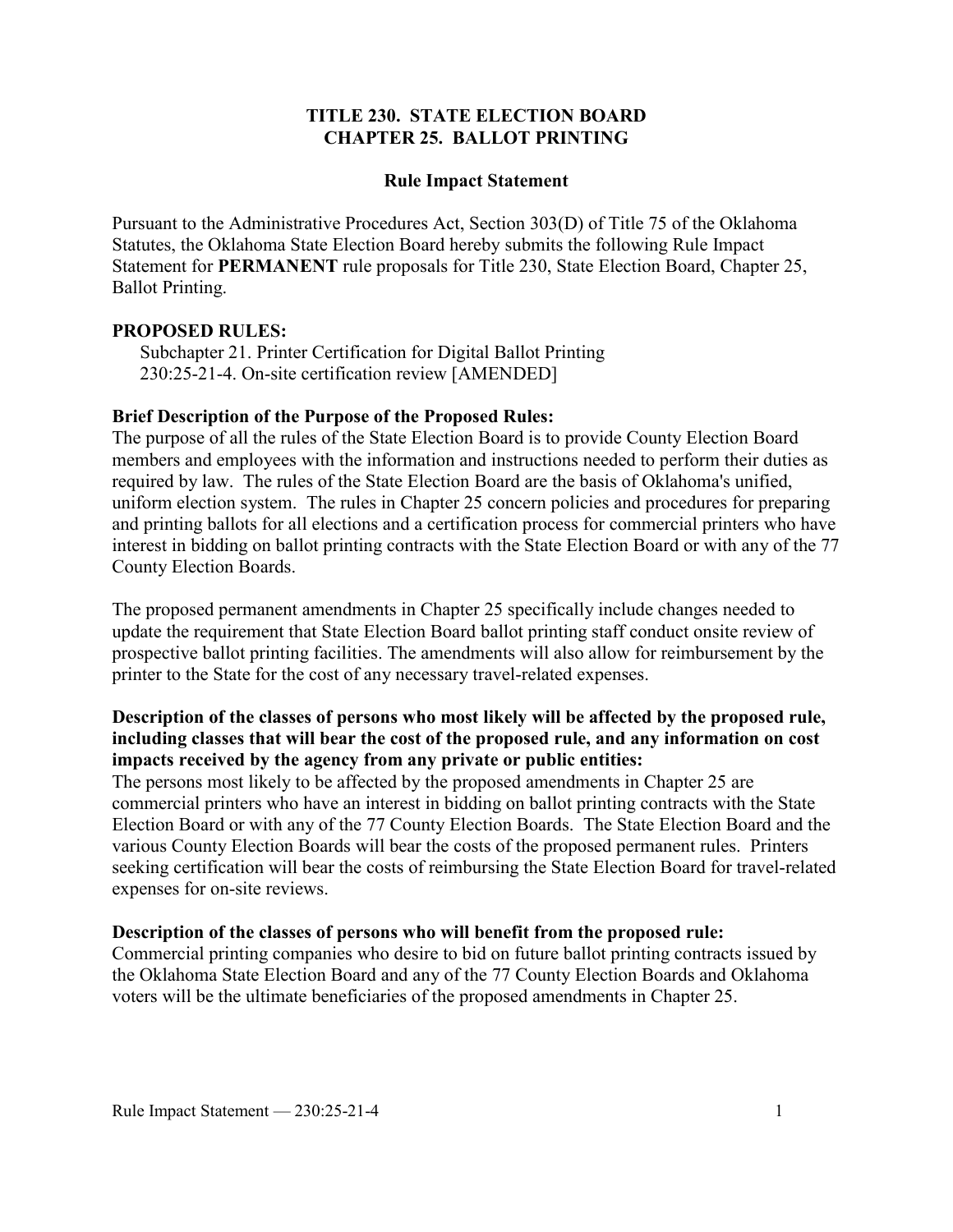## **Description of the probable economic impact of the proposed rule upon affected classes of persons or political subdivisions, including a listing for all fee changes and, whenever possible, separate justification for each fee change:**

The proposed amendments in Chapter 25 are not expected to have a significant economic impact on any affected classes of persons or political subdivisions. No fees have been increased or added to these proposed rules and no significant economic impact is anticipated.

**Probable costs and benefits to the agency and to any other agency of the implementation and enforcement of the proposed rule, the source of revenue to be used for implementation and enforcement of the proposed rule, and any anticipated effect on state revenues, including a projected net loss or gain in such revenues if it can be projected by the agency:** No unique or additional costs are anticipated by the State Election Board for implementation and enforcement of the proposed amendments in Chapter 25. It is possible the State Election Board will save money by eliminating a site visit as a mandatory part of printer certification and receiving reimbursement for travel-related expenses.

## **The probable costs and benefits to the agency and to any other agency of the implementation and enforcement of the proposed rule, the source of revenue to be used for implementation and enforcement of the proposed rule, and anticipated effect on state revenues, including a projected net loss or gain in such revenues if it can be projected by the agency:**

The proposed amendment in Chapter 25 are not expected to provide any significant loss or gain in agency revenue or the state's general revenue. It is possible the State Election Board will save money by eliminating a site visit as a mandatory part of printer certification and receiving reimbursement for travel-related expenses.

# **A determination of whether implementation of the proposed rule will have an economic impact on any political subdivision or require their cooperation in implementing or enforcing the rule:**

As previously stated, the proposed amendments in Chapter 25 are not expected to have a significant economic impact on any political subdivisions. The proposed rules will require cooperation from County Election Board Secretaries.

## **A determination of whether implementation of the proposed rule may have an adverse economic effect on small business as provided by the Oklahoma Small Business Regulatory Flexibility Act:**

The proposed amendments in Chapter 25 are not expected to have a significant adverse economic impact on any small businesses.

## **An explanation of the measures the agency has taken to minimize compliance costs and a determination of whether there are less costly or non-regulatory methods or less intrusive methods for achieving the purpose of the proposed rules:**

County Election Board Secretaries were consulted during the development of the rules to ensure that the most effective rules were developed with minimal changes to daily operations and budgets. No new or increased fees will be added to these rules. There is no less costly non